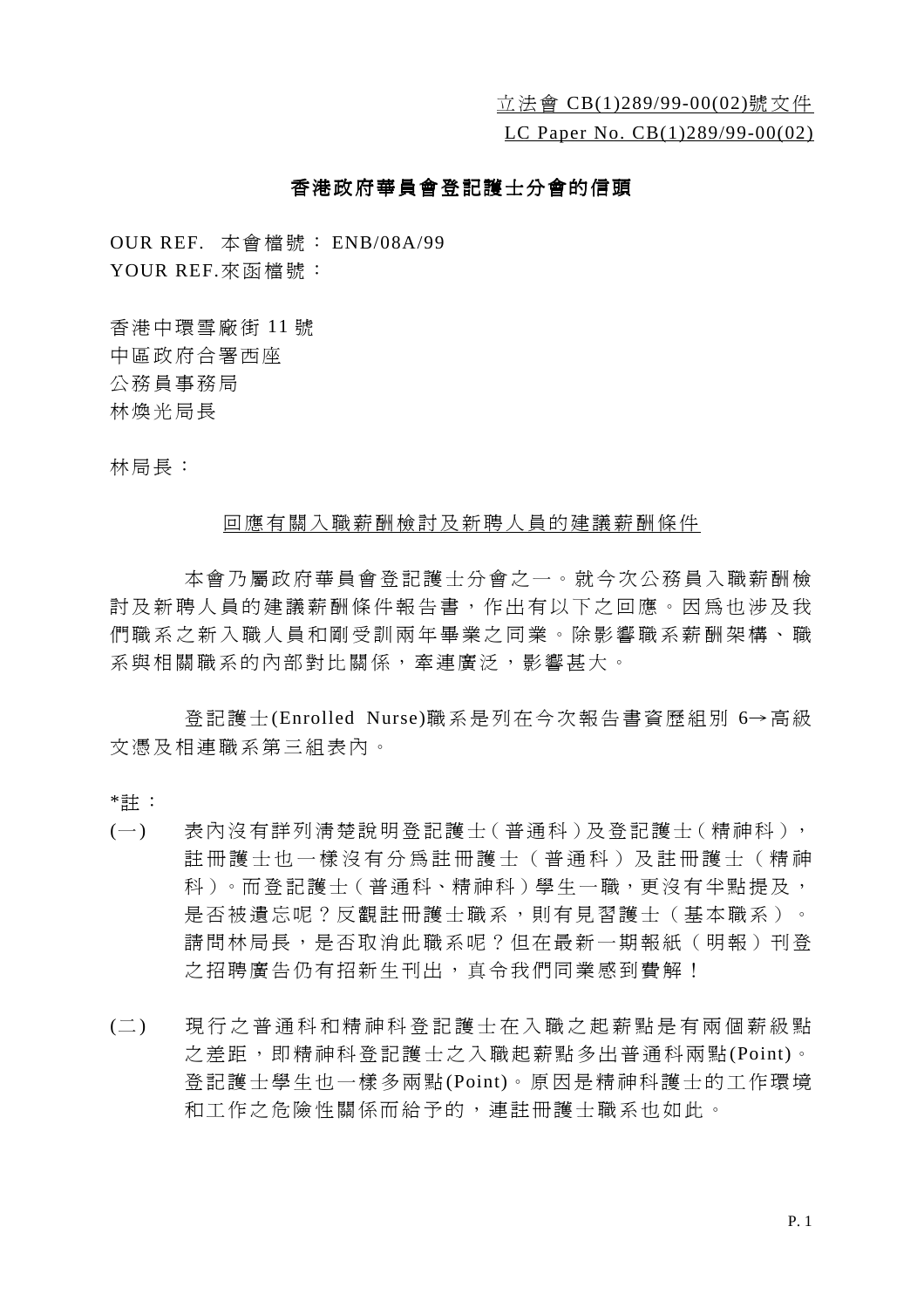本會希望林局長能深入體察和詳細考慮登記護士是沒有晉升的職 系,而增薪點比較長,但有 Omitted Points 作為鼓勵士氣。

建議書內沒有提及增薪點、Omitted Points,請問是否會取消?本會 希望局長能繼續保留增薪點及 Omitted Points。此 職 系 是 站在 最 前線 服務之一群工作人員,在受訓期內已經要面對病人,接觸病人,更 要提高護理素質為廣大市民服務。

(三) 登記護士、登記護士學生 ( 普通科、精神科 ) 職系之入職學歷要求, 多年來已有改變。以往所需是要完成中四學歷,但現已改為完成中 五學歷。(附上醫院管理局(HA)之招聘文件內說明以茲證明),再 加上兩則報紙副本,刊登招聘廣告內列明所需招聘學歷。本會也曾 就此事在一九九八年十月去信公務員薪俸及服務條件委員會更正 「入職學歷」之資料並得到貴秘書 Ms. Margaret Tse 之回信 (附上 秘書處回信副本一份)答應以備日後薪酬會檢討時作為藍本。很遺 憾!現在見到 所公佈 之文件,竟 也是刊出 過往所需 學歷條件。在 九 八年本會也曾在會訊中刊出,將訊息發放給此職系會員及同業知 道。

> 林局長:本會也同意政府作出薪酬檢討,但本會仍懇切地希望在檢 討入職時,不單有學歷要求,經驗及訓練也很重要,亦應以技術、 專業 訓 練作 為 調整薪酬之 主 要考慮因素。在 過 往 薪酬檢討 委員會對 登記護士職系之薪酬與註冊護士之薪酬差距,沒有大幅變動。反觀 這次見議書所列例子,有13%之差距。

> 註冊護士(由總薪級表第十五點減至總薪級表第十三點,減幅下調 9.3%)登記護士(由總薪級表第九點減至總薪級表第五點,減幅下 調 22.3%)

基於上述入職之學歷已提升,應重新釐定此職系的起薪點及薪酬。

這樣檢討結果實在使同事們士氣更加低落。此職系是要經修畢兩年 之護 理課程、臨床考核訓練和考試 及格後,才可正式註冊成為登記護士(包 括普通科和精神科)。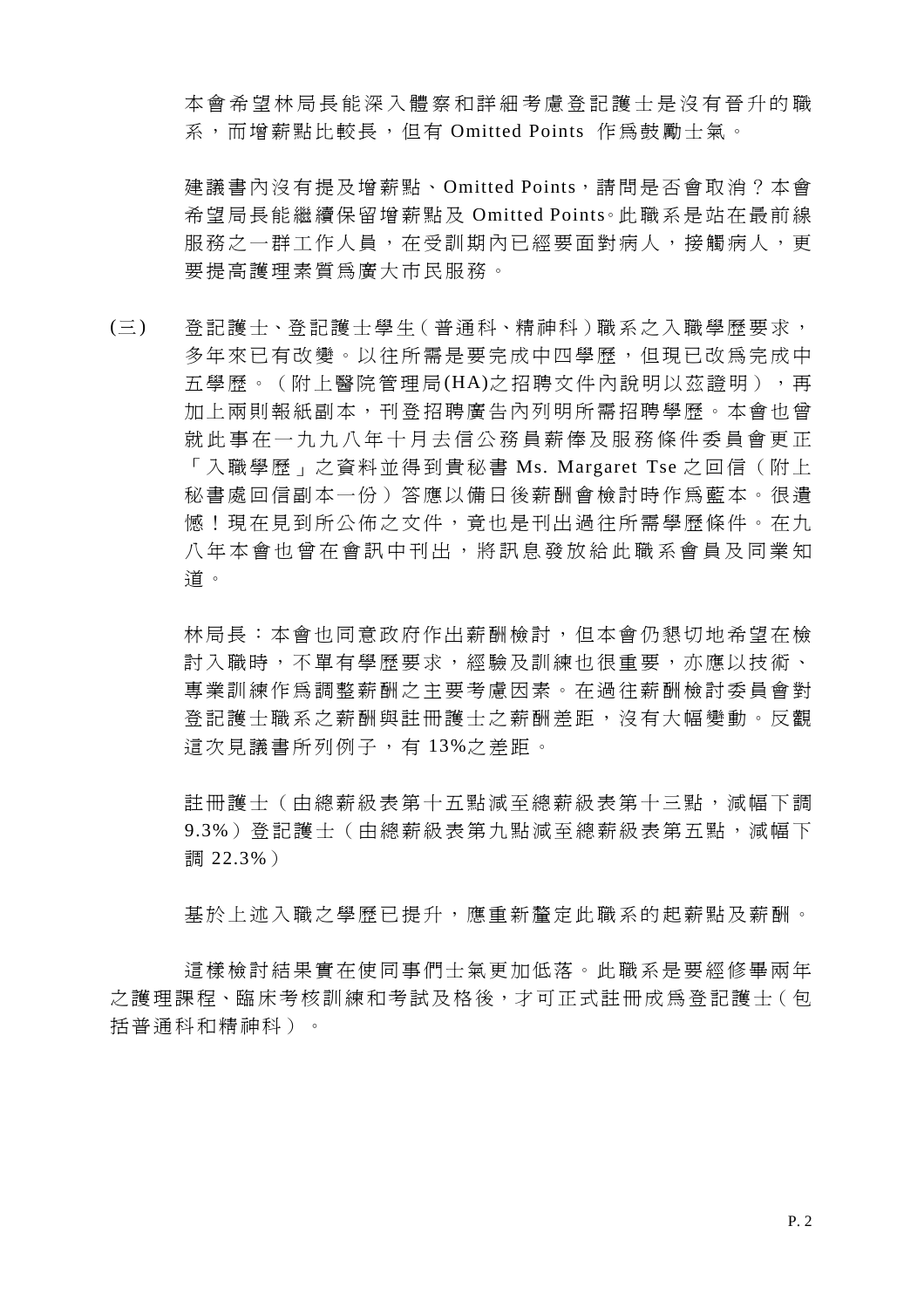基於以下原因和同組 其 他 職 系有 不 同 之 處 , 所 以 不 能 作 相 比 :

- (一) 輪班制度 因輪班當值之關係,而嚴重影響家庭生活及個人和 家庭 之 社交 生 活。
- (㆓ ) 需要夜班當 值 無論任何惡劣天氣或在十號風球高掛下,我們都要 承擔在夜班通宵當值之工作。在當值夜班時人手比 日間當值 更 少 , 往 往 更 要擔當主管 (Shift i/c)之 角 式,甚至一人當值,工作和壓力更加繁重。此情況 在一般非緊急性醫院; 如沙田醫院、九龍醫院和精 神科醫院普遍存在。
- (㆔) 傳 染 性 和 污 傳 染 性 和 污 因工作環境之關係,站在前線工作之我們,面對病<br>染性工作 人,直接接觸病人之痰涎,大小便樣本、嘔吐物等。 很多方面都容易受細菌和傳染病感染。如皮膚病、 肺癆病、肝炎、腸道傳染病、血液的污染等。
- (四) 容易受傷 特別是在精神科的同事,對於一些新入院病人和每 天都要面對有暴力傾向、狂躁情緒和行為變異的病 人。同事們每分每秒在工作的環境中常存在一定之 危險性,往往因為要處理此類病人時而受傷。
- (五 ) 容易導致 職 業病 前線工作人員, 往往因工作關係, 很容易引致產生 職 業 病 、 如 坐 骨 神 經 痛 、 Low Back Pain 、 TennnisElbow、肺癆病、肩週炎、拉 傷、扭傷筋骨等。
- (六) 單獨處理行 單獨處理行 很多同事都要獨立處理一些行政上之工作如:社康<br>政上之工作 護理 ( 包括普通科及精神科 ) 老人院、長期護理院及療養院 夜班當值 ㆒些 特 別之部 門如: 心 電 圖(ECG)、 內 窺 鏡 等 社會 福 利署 轄 ㆘之兒 童 院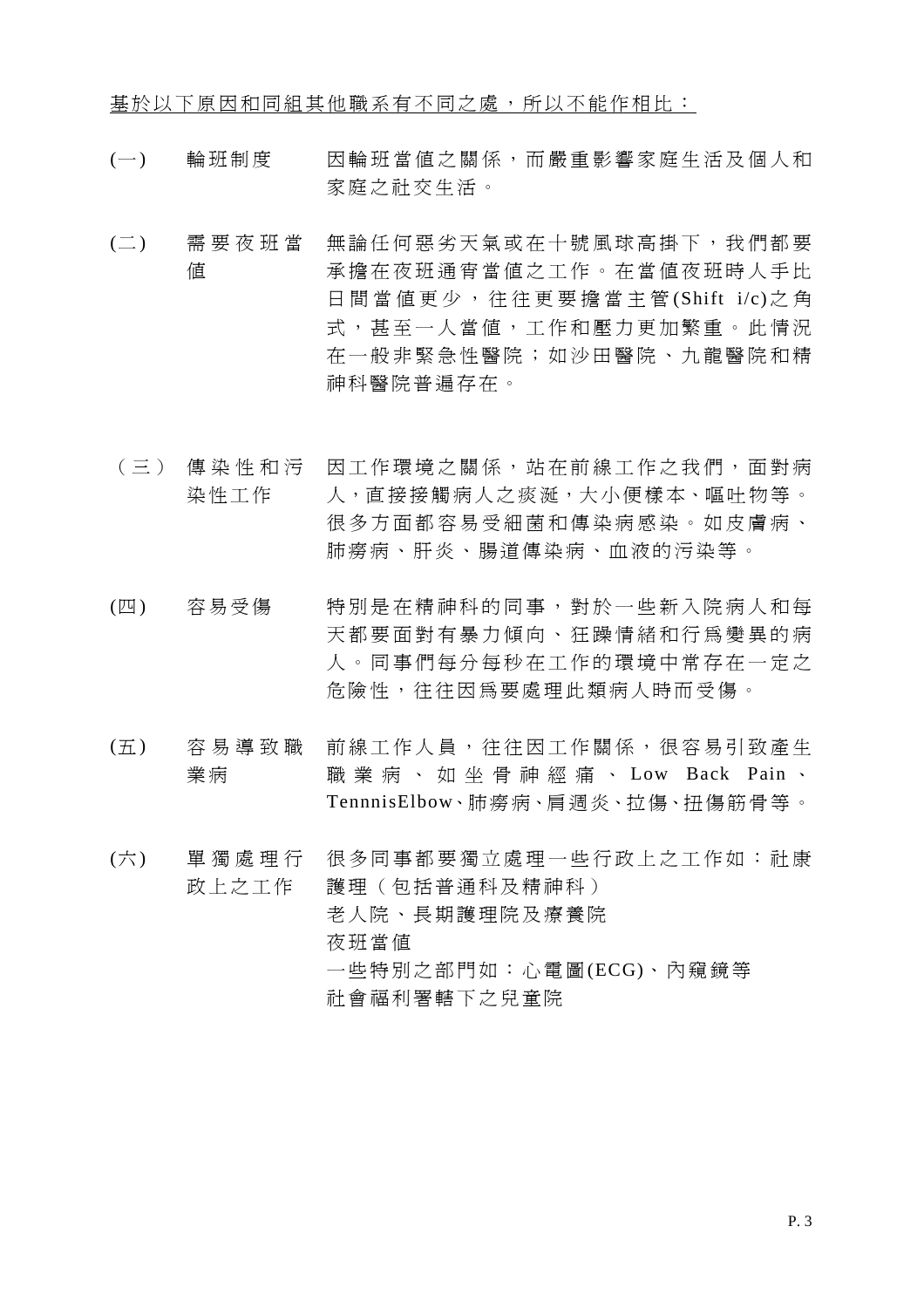(七 ) 沒有晉升 機 沒有晉升機 在大部份公務員架構之職系中,都有晉升之機會,<br>會的職系 唯獨登記護士職系則沒有晉升和發展的機會。我們 此職系已設立超過三十幾年之久,一向都沒有被重 視和改善,就連二級工人之職系,他們都有晉升至 一級工人之機會。我們雖然工作在沒有晉升,沒有 前景之職系裡,但各人都默默地努力耕耘,喜無怨 言做 到 最好 。

> 在沒有到全面性之照顧底下,同事們都受到一定程 度之壓力,更而產生情緒之困擾,如註冊護士(RN) 在當值天取病假時,而當值之人手不足夠的話,登 記護士 (EN)很 多時也 需擔當 Cubicle i/c 之工作。

最後,我們期望林局長,不應降低我們之入職起薪點,反而要想辦 法照顧我們這群處於單一職系之同事。會否考慮在頂薪點後遞增一個或兩 個長期服務增薪點 ?本會以往曾經多次向署方洽商有關長期服務增薪點, 以作鼓勵和激進士氣。我們知道在紀律部隊中,如有些警員做滿 18 年而沒 有級升的話,他們也有加一個長期服務增薪點;做滿 20 年再加一個增薪點。 其實上述的事, 我們已爭取多年, 苦無著落。今次報告書的公佈, 更令我 們驚訝!好像落井下石似的,打擊士氣更大。總覽上述各因素,希望林局 長和薪酬會各成員都能詳細深入了解考慮探討,然後才作定案。

順頌

祺安

香港政府華員會 登記護士分會主席 老惠蘭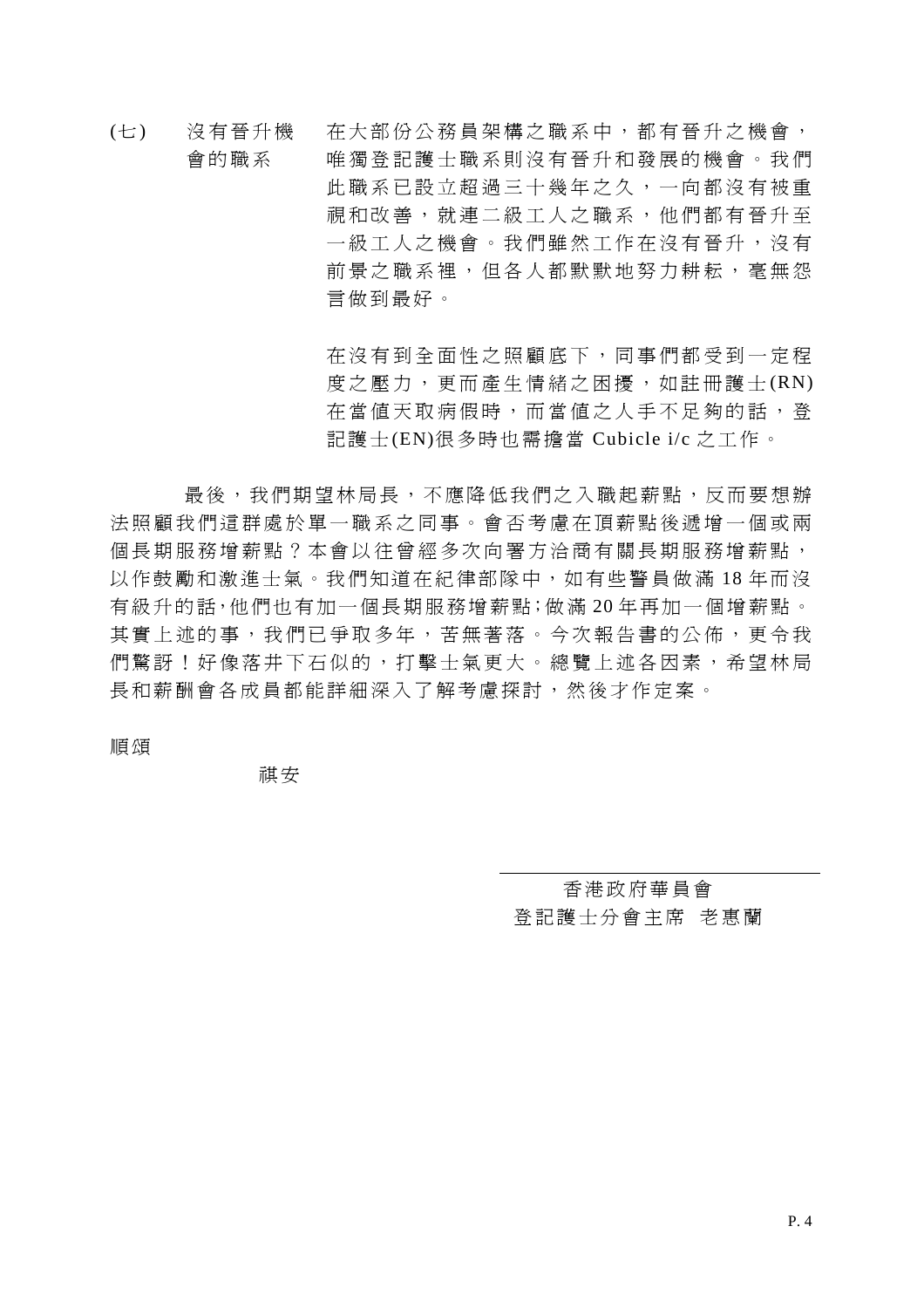- 附 件 : 醫院管理局之招聘文件 貴秘 書 Ms. Margaret Tse 回 信 本會對醫院理管局人力計劃的建議書(中、英文本)
- 副本送: 香港政府華員會會長蘇肖娟女士 香港特別行政區長官董建華先生 公務員薪俸 服務條件 常 務 委 員會 主 席 香港 特 別行政區政務 司 司 長 陳方 安 生女士 香港特別行政區衛生福利局局長霍羅兆貞女士 香港特別行政區行政會議召集人梁振英議員 立法會 主席范徐麗泰 議 員 立法會護理界代表何敏嘉議員 立法會衛生福利界代表梁智鴻議員 衛生署署長 社會 福 利署署長 醫院管理局行政總栽 醫院管理局高級護理行政經理

一九九九年八月二十三日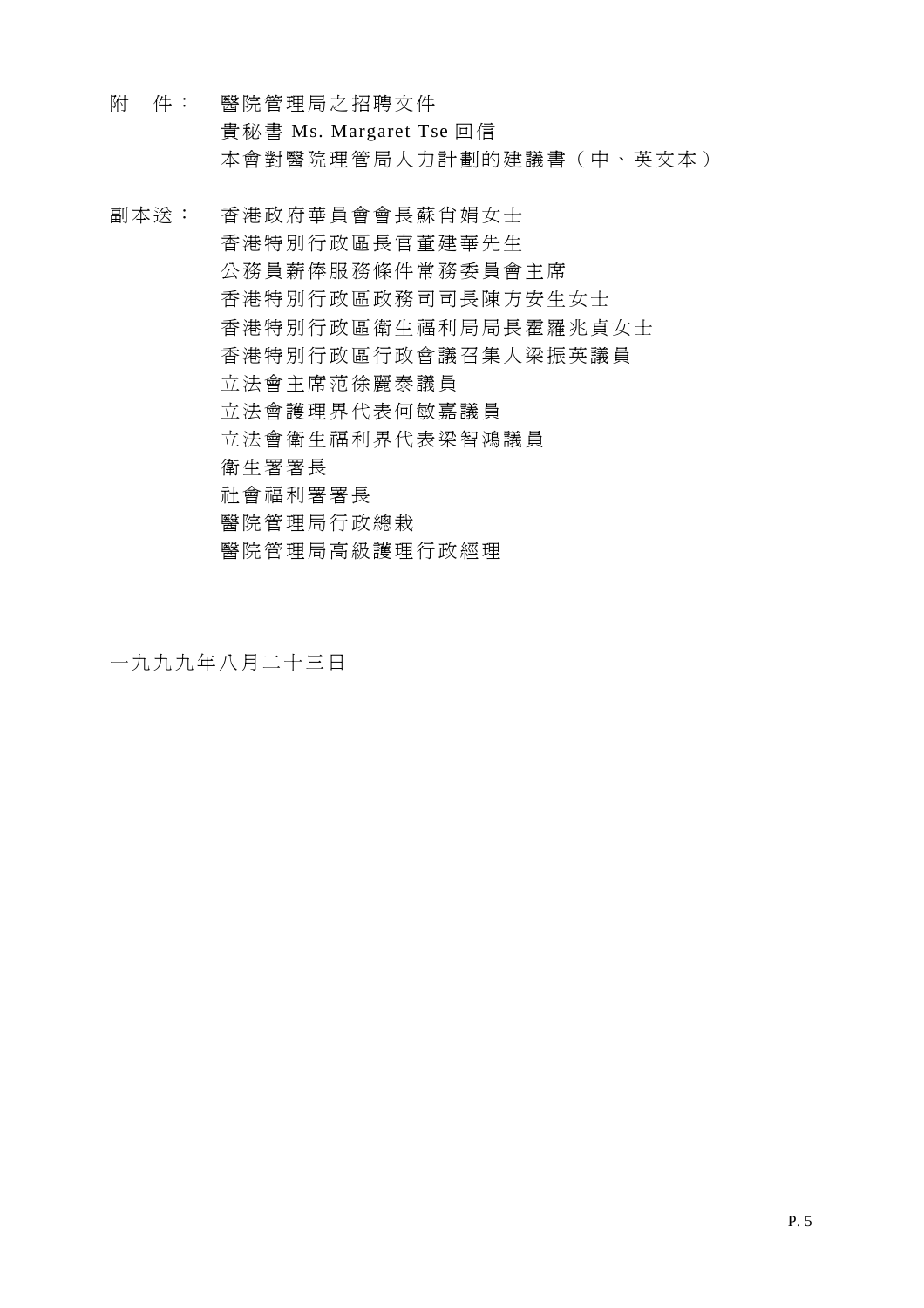### HOSPITAL-**AUTHORITY** 整院管理局

## **APPLICATION FOR** STUDENT NURSE AND PUPIL NURSE EMPLOYMENT 註冊及登記護士學生職位申請表

| The HA mission is to<br>醫管局的宗旨是:                                                                                                                                                                | <b>STAFF</b><br>provide rewarding, fair and<br>$\epsilon$ .<br>chailenging employment<br>attract, motivate and retain staff                                                                                         | <b>PUBLIC</b><br>project image of care, dedication,<br>efficiency and value for money<br>offer partnership and participation                                                                                        |
|-------------------------------------------------------------------------------------------------------------------------------------------------------------------------------------------------|---------------------------------------------------------------------------------------------------------------------------------------------------------------------------------------------------------------------|---------------------------------------------------------------------------------------------------------------------------------------------------------------------------------------------------------------------|
| <b>PATIENTS</b><br>provide quality services care and<br>dedication to meet their needs<br>improve hospital environment for<br>their benefit<br>為病人<br>提供優質服務・關懷及熱誠・以滿<br>足地們的需求<br>改善醫院環境・使病人得益 | æa<br>● 提供合理薪酬・公平待遇及<br>富挑戰些的工作爆炸<br>- 吸引・激勵及挽留入才<br>OTHER AGENCIES AND BODIES<br>collaborate with health care and<br>related fields<br>provide benefits to local community<br>為其他操構及團體<br>與醫療護理及有關團體攜手合作<br>造福本港市民 | 為公靈<br>● 建立一個關懷病人・竭誠服務・<br>高效率及善資源的形象<br>提供合作及参與機會<br><b>GOVERNMENT</b><br>advise on needs and resources<br>provide efficient and effective<br>٠<br>public hospital services<br>為政府<br>提出有關需求及資源的意見<br>提供高效率的公立醫院服務 |

#### GENERAL NOTES 備註

1. Please complete every item in block letters and in black ink. 

- 2. Each applicant is required to <u>submit one application form only</u> which allows a maximum of three choices of School of Nursing.<br>每名申請人<u>只須交回一份申請表</u> · 最多可報讀三間護士學校 ·
- 3. Completed application form\_together with a self-addressed stamped envelope should be returned to <u>Ho**spital Authority**<br>Nursing Recruitment Section, 14/F Hennessy Centre, East Wing, 500 Hennessy Road, Causeway Bay, Hong</u>
- 4. Please ensure that all information is accurate and complete. If there is insufficient space, please give details on a separate sheet to be attached to this application.

--------- - - ---- ----------------<br>確保各項資料正確填妥。如空位不敷填寫 · 可以另頁詳列有關資料 · 隨本申請表附上 •

5. Availability of Student Nurse/Pupil Nurse Training in hospitals under the HOSPITAL AUTHORITY is:<br>醫院管理局提供註冊護士學生/ 登記護士學生訓練的醫院有:

| <b>Training Language</b><br>教學語言 | <b>School of Nursing</b><br>護士學校                                                                                                                                                                                                                                                                 |                                                                                         | <b>Availability of</b><br><b>Student Nurse</b><br><b>Training</b><br>註冊挿士學生訓練 | Availability of<br><b>Pupil Nurse</b><br><b>Training</b><br>登記護士學生訓練 |  |
|----------------------------------|--------------------------------------------------------------------------------------------------------------------------------------------------------------------------------------------------------------------------------------------------------------------------------------------------|-----------------------------------------------------------------------------------------|-------------------------------------------------------------------------------|----------------------------------------------------------------------|--|
| English<br>英文                    | <b>General Nursing</b><br><b>Caritas Medical Centre</b><br>Prince of Wales hospital<br>Queen Elizabeth Hospital<br>Queen Mary Hospital<br>Tuen Mun Hospital<br>Kowloon Hospital<br><b>Psychiatric Nursing</b><br>Castle Peak Hospital<br>Kwai Chung Hospital                                     | 普通县<br>明爱醫院<br>威爾斯親王醫院<br>伊利沙伯醫院<br>瑪麗醫院<br>中門醫院<br>九龍醫院<br>精神县<br>耆山醫院<br>葵涌醫院         |                                                                               |                                                                      |  |
| <b>Chinese</b><br>中文             | <b>General Nursing</b><br>Kwong Wah Hospital<br>Princess Margaret Hospital<br>United Christian Hospital<br>Yan Chai Hospital<br>Grantham Hospital<br>Haven of Hope Hospital<br>Our Lady of Maryknoll Hospital<br>Tung Wah Eastern Hospital<br><b>Psychiatric Nursing</b><br>Castle Peak Hospital | 普通科<br>廣華醫院<br>瑪嘉烈醫院<br>基督教聯合醫院<br>仁濟醫院<br>葛置洪醫院<br>雷官醫院<br>聖母醫院<br>東聾東院<br>雅教狂<br>青山醫院 |                                                                               |                                                                      |  |

HAPP-5 (Rev. 6/95)

\* Training Available 有提供展開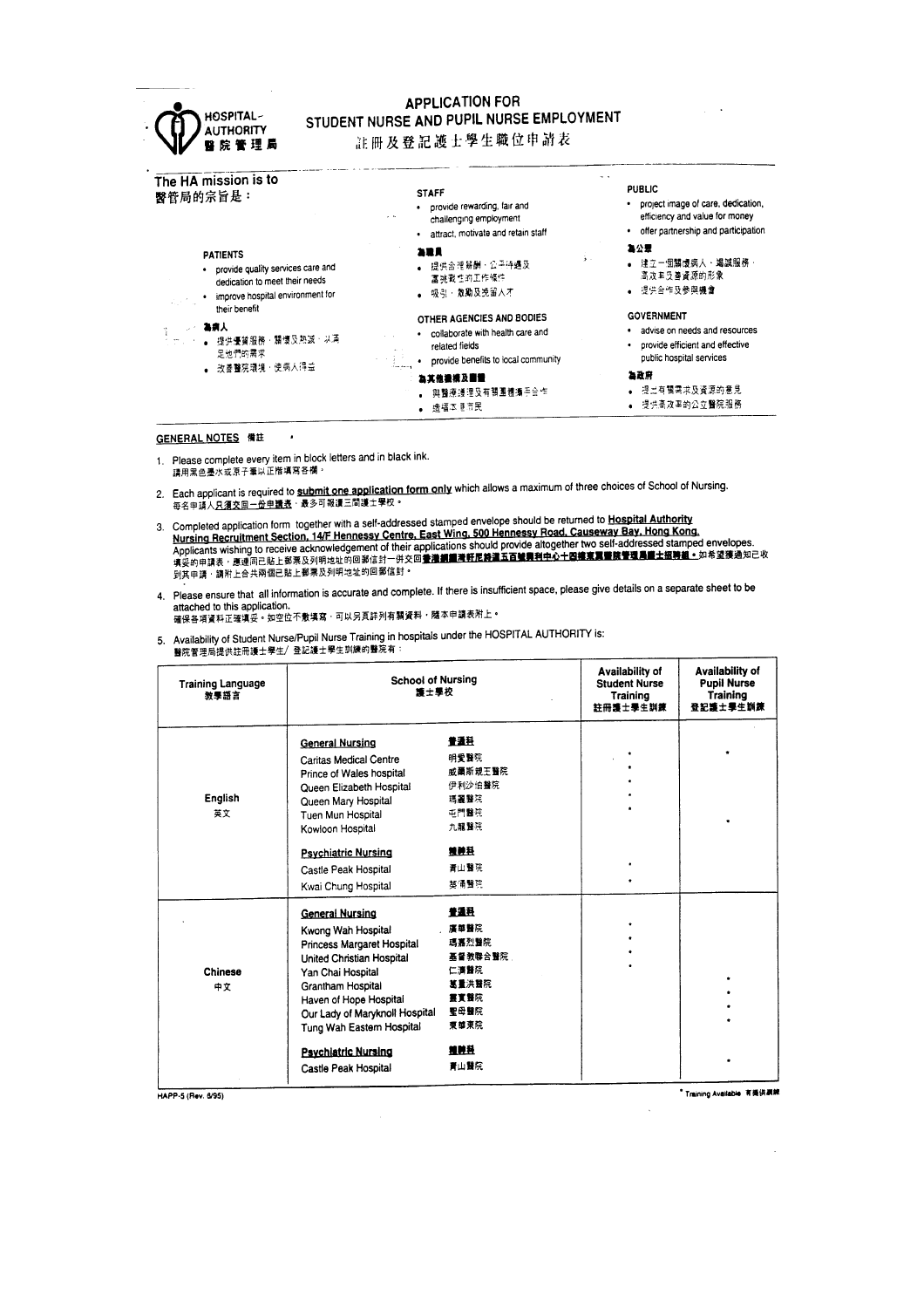| <b>Entry Qualifications</b><br>入職資歷                                                        |                                                                                                                                                                                                                                                                                                                                                                                                                                                                                                                                                                                                                                                                                                                                                                                                                                                                                                                                                                                                                                                                                                                                                                                                                                                                                                                                                                                                                      |                                                                                                                                                                                          |  |
|--------------------------------------------------------------------------------------------|----------------------------------------------------------------------------------------------------------------------------------------------------------------------------------------------------------------------------------------------------------------------------------------------------------------------------------------------------------------------------------------------------------------------------------------------------------------------------------------------------------------------------------------------------------------------------------------------------------------------------------------------------------------------------------------------------------------------------------------------------------------------------------------------------------------------------------------------------------------------------------------------------------------------------------------------------------------------------------------------------------------------------------------------------------------------------------------------------------------------------------------------------------------------------------------------------------------------------------------------------------------------------------------------------------------------------------------------------------------------------------------------------------------------|------------------------------------------------------------------------------------------------------------------------------------------------------------------------------------------|--|
| <b>Employment</b><br>職位<br>Entry<br>Qualifications<br>Training<br>入職資歷<br>Language<br>教學語言 | <b>Student Nurse</b><br>註冊護士學生                                                                                                                                                                                                                                                                                                                                                                                                                                                                                                                                                                                                                                                                                                                                                                                                                                                                                                                                                                                                                                                                                                                                                                                                                                                                                                                                                                                       | <b>Pupil Nurse</b><br>登記護士學生                                                                                                                                                             |  |
| English<br>英文                                                                              | 1. Be 18 years of age.<br>年青十八歲<br>2. A minimum of 5 subjects passed in Hong Kong Certificate of<br>Education or equivalent, one of the required subjects must be at<br>Grade C or above. The compulsory subjects requirements are :<br>香港中學會考査科合格或同等學歷・其中一科指定科目成績必須建つ級或以上・<br>各指定科目之成績要求包括:<br>a. English Language (Syllabus B) at Grade D or above, or<br>English Language (Syllabus A) at Grade A; and<br>英國語文科(課程乙)成績達D吸或以上:或英國語文科(課程甲)成<br>缝缝子吸上及<br>b. any one science subject from the following at Grade E or<br>above: Biology, Chemistry, Human Biology, Mathematics,<br>Physics; and<br>下列任何一科理科成績達日級或以上:生物・化學・人類生物學・數<br>學 物理:及<br>c. any two subjects from the following at Grade E or above:<br>Biology, Chemistry, Human Biology, Mathematics,<br>Physics, Chinese Language, Chinese Literature,<br>Chinese History, English Literature, History, Geography,<br>Social Studies, Economics, Economics and Public<br>Affairs, Religious Studies, Buddhist Studies; Additional<br>Mathematics; and<br>下列任何 <u>兩科</u> 成績達 E 级或以上:生物、化學、人類生物學、數學、物<br>理、中國語文、中國文學、中國歷史、英國文學、歷史、地理、社會敎<br>育、經濟、經濟及公共事務、聖經、佛學、附加數學;及<br>d. any one other subject at Grade E or above; and<br>任何其也一科成績達日级或以上;及<br>3. Any one of the 5 subjects, listed in 2(a) to 2(c) must be at Grade C<br>or above; and<br>上述 2(a) 至 2(c) 項所列之科目中 · 其中 <u>一科</u> 成績必須達 c 級或以上 · 及<br>4. Fluent Cantonese and spoken English.<br>流利粵語及能操英語。 | 1. Be 18 years of age.<br>年滿十八歲。<br>2. Have completed Form 5.<br>修畢中學五年級,<br>3. Able to write English and<br>speak fluent Cantonese.<br>能書寫英文・並能操流利專<br>語。                               |  |
| <b>Chinese</b><br>中文                                                                       | 1. Be 18 years of age.<br>年滿十八歲,<br>2. A minimum of 5 subjects passed in Hong Kong Certificate of<br>Education or equivalent, one of the required subjects must be at<br>Grade C or above. The compulsory subjects requirements are :<br>香港中學會考五科合格或同等學歷・其中一科指定科目成績必須建こ吸或以上・<br>各指定科目之成績要求包括<br>a. Chinese Language at Grade D or above; and<br>中國語文科成績達○級或以上:及<br>b. any one science subject from the following at Grade E or<br>above: Biology, Chemistry, Human Biology, Mathematics,<br>Physics: and<br>下列任何一科理科成績達日級或以上:主初、化學、人類主物學、數<br>舉、物理、及<br>c. any two subjects from the following at Grade E or above: Biology,<br>Chemistry, Human Biology, Mathematics, Physics, English<br>Language, Chinese Literature, Chinese History, English Literature,<br>History, Geography, Social Studies, Economics, Economics and<br>Public Affairs, Religious Studies, Buddhist Studies, Additional<br>Mathematics; and<br>下列任何 <u>兩科</u> 成績達日級或以上:生物、化學、人類生物學、數學、物<br>理・英園語文・中國文學・中國歷史・英国文學・歷史・地理・社會教<br>斉・經濟・經濟及公共事務・聖經・佛學・附加數學:及<br>d. any one other subject at Grade E or above; and<br>任何其他 <u>一科</u> 成績達E級或以上:及<br>3. Any one of the 5 subjects, listed in 2(a) to 2(c) must be at Grade C<br>or above; and<br>上述 2(a) 至 2(c) 項所列之科目中 · 其中 <u>一科</u> 成績必須達 c 吸或以上 ÷ 及                                                                                                                                             | 1. Be 18 years of age.<br>年滿十八歲。<br>2. Have completed Form 5.<br>修舉中學五年級。<br>3. Able to write Chinese<br>and simple English<br>and speak fluent<br>Cantonese.<br>能書寫中文及簡單英文 並<br>能操流利專語。 |  |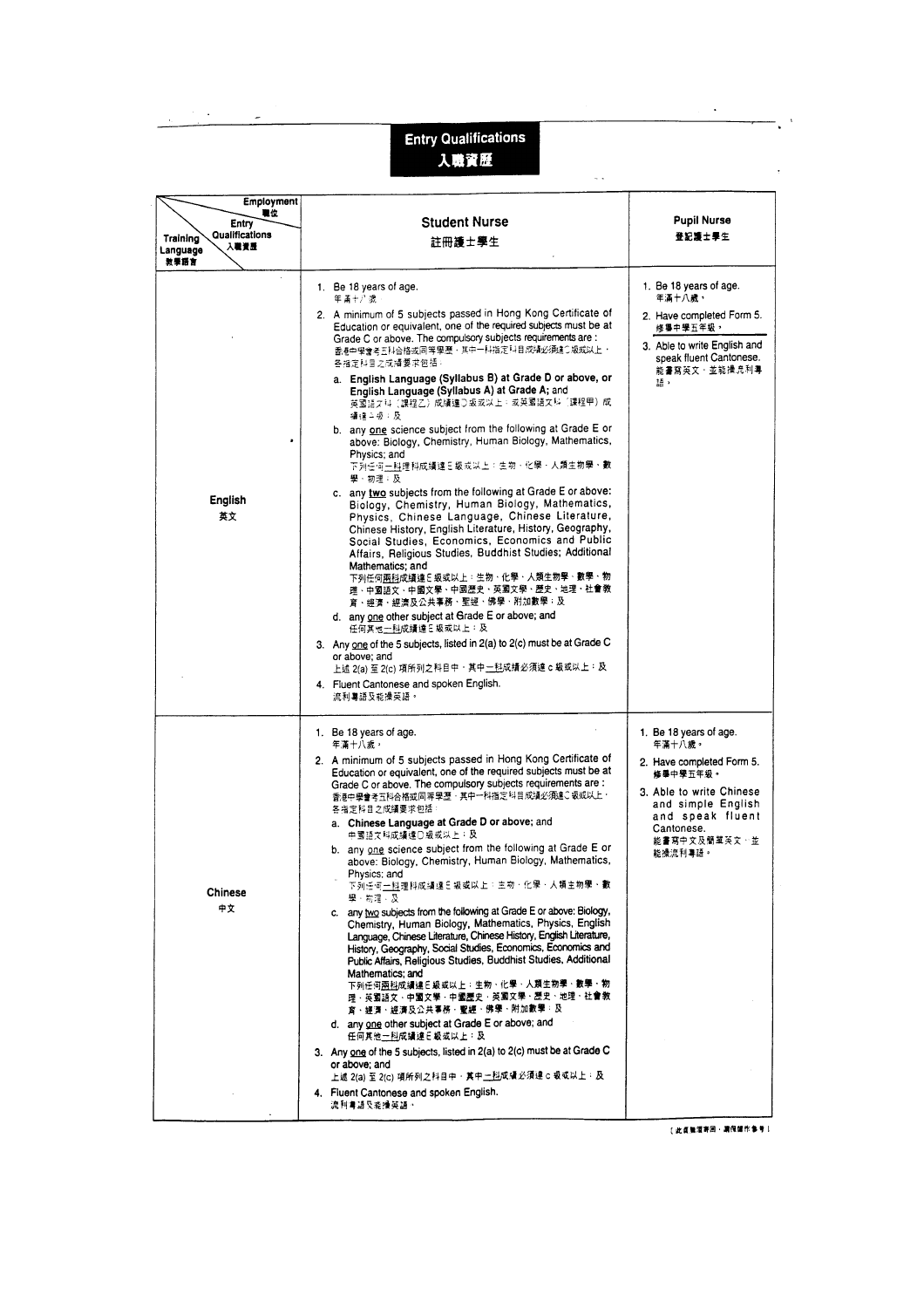| よに                       |                                         | 普 院 管 理 局<br><b>HOSPITAL</b> |          | 護理專業多元化<br>服務社群顯愛心                                                                                                         |
|--------------------------|-----------------------------------------|------------------------------|----------|----------------------------------------------------------------------------------------------------------------------------|
| 鹰                        | 加入護理享業。醫管局轄下的醫院現正聯合招聘下列職位:              |                              |          | 無論你現職任何行業或 <b>剛中學畢業,醫院管理局款</b> 迎你申請成爲護士學生,                                                                                 |
|                          |                                         |                              |          |                                                                                                                            |
| 片                        |                                         |                              |          | 登記護士學生(普通科)                                                                                                                |
| 登上                       | 薪级<br>每月底薪由港幣9.385元至港幣9.995元・另可享有每月津貼。  |                              |          |                                                                                                                            |
|                          | 課程内容及訓練形式                               |                              |          |                                                                                                                            |
| 分:                       | 康復護理。                                   |                              |          | 登記護士學生(普通科)需接受為期兩年的護理訓練,並可選擇以英語或粵語受訓。培<br>訓形式則分為兩部份,除護士學校提供理論課程外,登記護士學生亦會在病房作臨床實<br>習,以汲取臨床護理經驗。課程包括護理基礎知識、健康的維持與推廣、疾病的預防與 |
| $\tilde{n}$              | 人學資格<br>1. 修畢中學五年级。                     |                              |          |                                                                                                                            |
| H                        | 2. 能書寫英文 · 並能操流利粵語。                     |                              |          |                                                                                                                            |
| $\lambda$                | 主辦醫院                                    |                              |          |                                                                                                                            |
| $\frac{1}{2}$            | 教學語言<br>英文                              | 護士學校<br>九龍醫院                 | 地區<br>旺角 | 查詢電話<br>2762 6067 / 2762 6066                                                                                              |
|                          | 中文                                      | 靈實醫院                         | 將軍澳      | 2703 8040                                                                                                                  |
| $\frac{1}{2}$            |                                         | 東華東院                         | 銅鑼灣      | 2830 2288 / 2504 3993                                                                                                      |
| 月                        | 備註                                      |                              |          |                                                                                                                            |
|                          |                                         |                              |          | 1. 須輪班當值及可選擇住在宿舍。宿舍、制服與洗熨服務免費供應。(膳食及傭工服務<br>通常亦有供應,但須繳費。)完成兩年訓練課程而經香港護士管理委員會考試合格者                                          |
| ンイ                       | ・可晉升為登記護士。                              |                              |          | 2. 是屆訓練課程將於1999年3月1日開課。設於靈實醫院及九龍醫院的部份學額將由社會                                                                                |
|                          |                                         |                              |          | 福利署資助之非政府福利機構提供。通過有關醫院之面試的申請者・將可選擇受聘於非                                                                                     |
| $\overline{\mathscr{S}}$ |                                         | 碼連同有關問題傳真至 2865 4022 查詢。     |          | 政府福利機構。如欲查詢有關詳情或各非政府福利機構的聘用條件,請將姓名及傳真號                                                                                     |
| קי                       | 人之首次及重覆遞寄的申請。                           |                              |          | 3. 每名申請人只限遞交一份申請表HA(G)13。如有重覆申請・本局保留權利取消有關申請                                                                               |
|                          |                                         |                              |          | 4. 申請人需按個人志願於申請表辦公室/醫院/機構名稱一欄上・排列出三間選擇報讀<br>護士學校的優先次序・但本局或會將有關資料送交非其選擇報讀的護士學校・以便作出適                                        |
|                          |                                         |                              |          | 當的分配。由於各護士學校名額有限,被取錄的申請人可能會被分配往其選擇以外的                                                                                      |
|                          | 護士學校受訓。<br>5. 申請表格HA(G)13可向醫院管理局屬下各醫院 / |                              |          |                                                                                                                            |
|                          | 6. 填妥的申請表應連同畢業證書及會考證書副本(請               | 機構之總務處・或各區民政事務處索取。           |          |                                                                                                                            |
|                          |                                         | 在信封面註明「申請登記護士學生」),於1998年     |          | 附註<br>1.職位参考編號:9903·                                                                                                       |
| めぼりの                     | 12月5日或之前交回:                             |                              |          | 2.申請人士如在1999年3月前仍未收到回<br>覆・則可假設其申請經己落覆・                                                                                    |
|                          |                                         | 醫院管理局總部人力資源部<br>九龍亞皆老街147號B  |          | 3.醫院管理局支持聘用補年人:十                                                                                                           |
|                          |                                         | 中央招聘組                        |          | 4.有關申請手續・請致電醫院管理局24小<br>時招聘熱線 2805 6333 •                                                                                  |
| 報                        |                                         |                              |          | <b>皆院管理局以「群策群力爲病人,優質醫護滿杏林」爲服務宗旨。</b>                                                                                       |
| $\mathcal{C}$            |                                         |                              |          |                                                                                                                            |
|                          |                                         |                              |          |                                                                                                                            |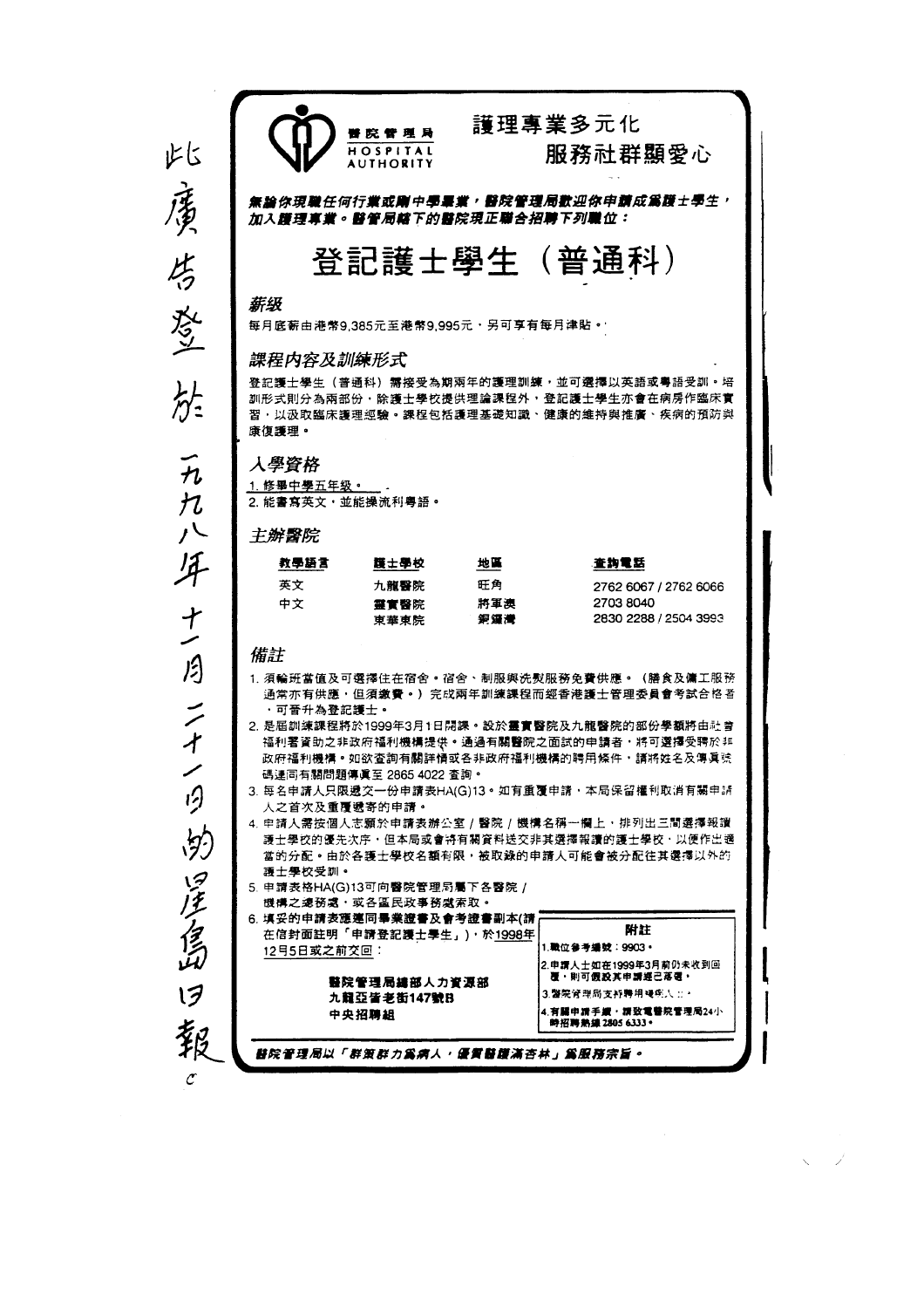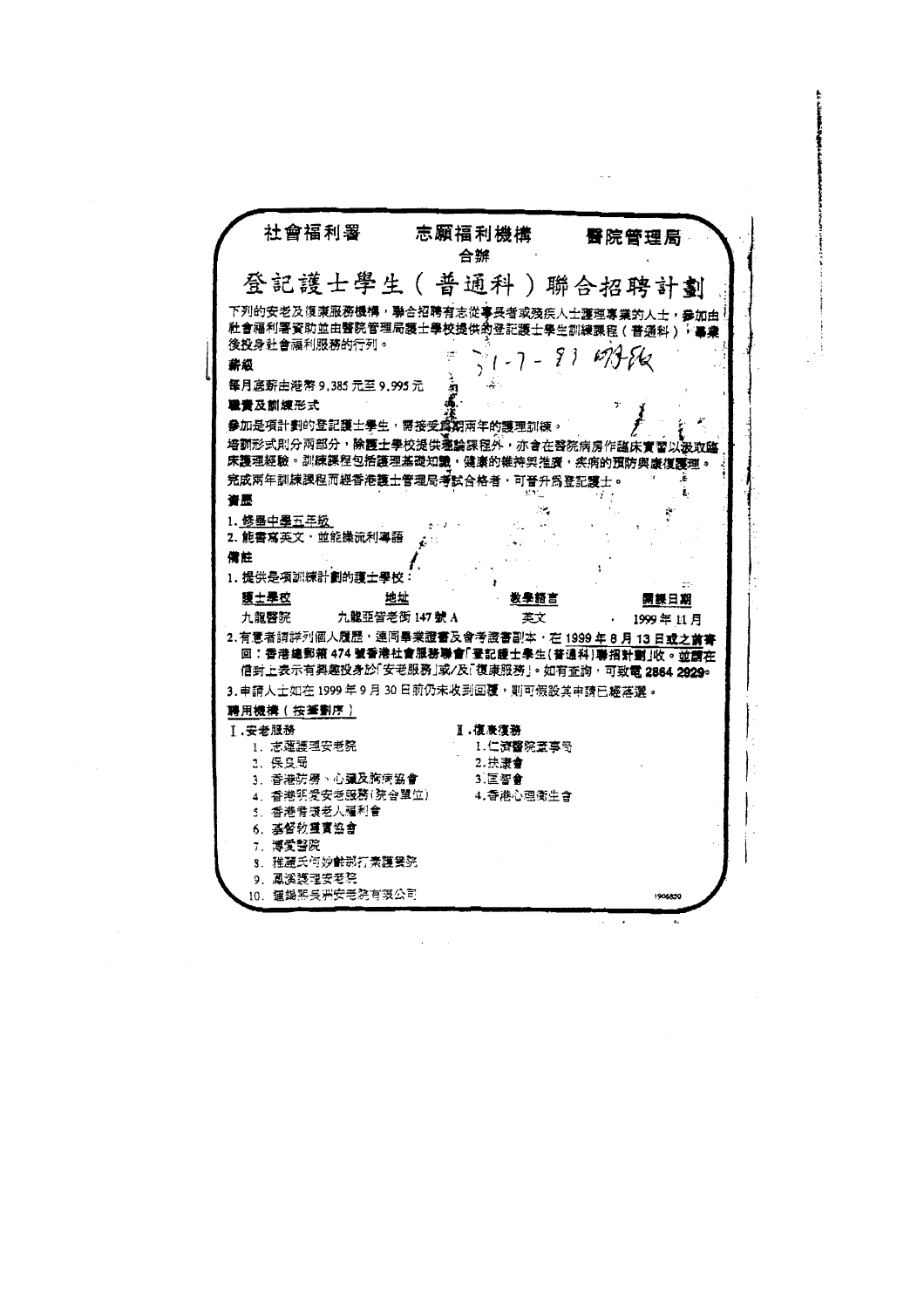6th October, 1998

Chairman/Chairperson Personnel & Finance Standing Commission on Civil Service Salaries and Conditions of Service Room 701, 7th Floor, Tower Two, Lippo Centre, 89 Queensway, Hong Kong

# **Re: Confirm the entry requirement of pupil nurse (GEN.) & (PSY.)**

Dear Sir/Madam,

I would like to inform you that the pupil nurse (Gen.) & (Psy.) entry requirement standard from 1995 must be completed Form 5 Standard instead of Form 4.

Thanks for your consideration and attention.

Yours sincerely,

Lo Wai-Lan (En. Psy.) Chairman Enrolled Nurses Branch H.K.C.C.S.A.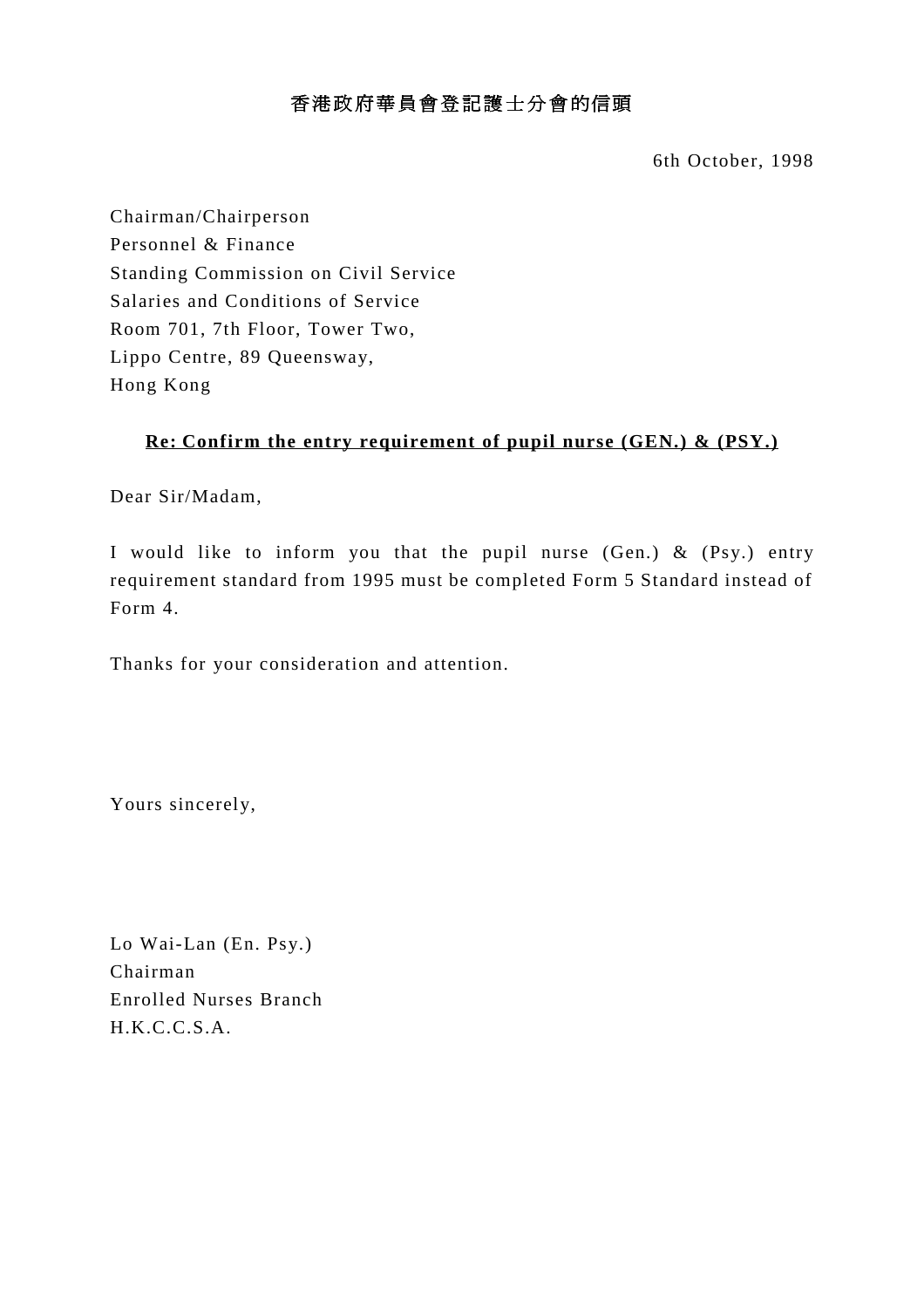# 公務員薪俸及服務條件常務委員會

# **Standing Commission on Civil Service Salaries and Conditions of Service**

本會檔號 Our Ref.: (21)in SC3/E/10 III 尊函檔號 Your Ref.: 電 話 Tel.: 2912 8520 19 October 1998

Ms Lo Wai-lan Chairman Enrolled Nurses Branch Hong Kong Chinese Civil Servants' Assocation 8 Wylie Road King's Park Kowloon

Dear Madam,

Entry Requirement of Pupil Nurse (Gen) and (Psy)

Thank you for your letter of 6 October 1998.

The academic entry requirement for Pupil Nurse (Gen) and (Psy) is the completion of Form IV and so far the Commission has not been requested to advise on the change of academic requirement for the Grade.

You may wish to know that proposed changes to pay-related requirements should in the first instance be dealt with by the Administration which will then seek the advice of the Commission when a decision is made. I have, nevertheless, copied your letter to the Secretary for the Civil Service for his information.

Yours faithfully

(Mrs Margaret Tse) for Secretary General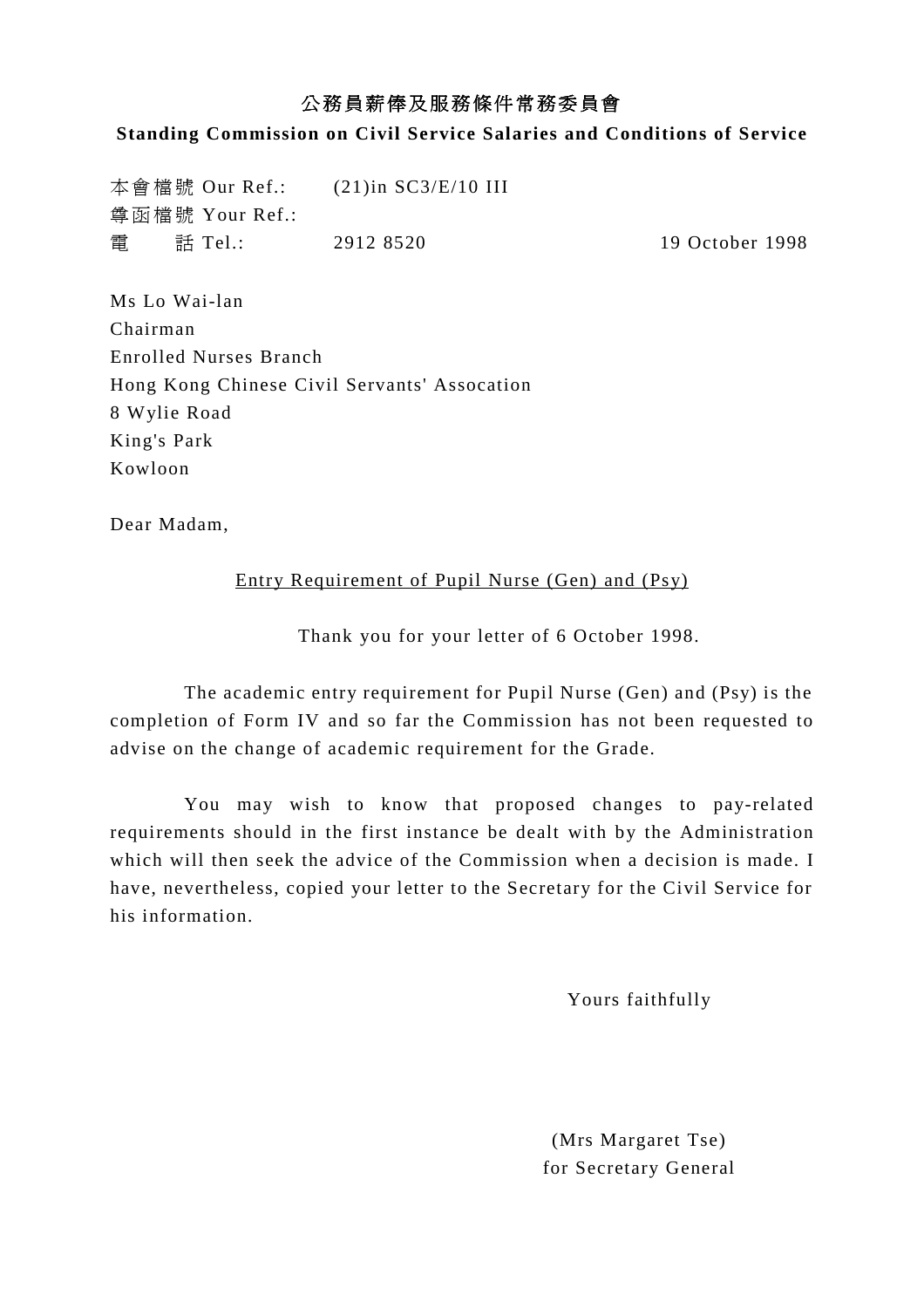| <b>BACK LECHUR OF YOUR SELVE</b>                                                                                                                                                                                                                                       | 香港政府華員會                                                   | 登記護士分會        |                                  |
|------------------------------------------------------------------------------------------------------------------------------------------------------------------------------------------------------------------------------------------------------------------------|-----------------------------------------------------------|---------------|----------------------------------|
|                                                                                                                                                                                                                                                                        | 會員通訊                                                      | ENB004/98     |                                  |
|                                                                                                                                                                                                                                                                        |                                                           | $\frac{p}{2}$ |                                  |
|                                                                                                                                                                                                                                                                        |                                                           | z<br>ł        | ¥<br>$\widetilde{\phantom{m}}$   |
| 公務員薪俸及服務條件常務委員會                                                                                                                                                                                                                                                        |                                                           | 務<br>ັນ,      | $\frac{7}{5}$                    |
| Standing Commission on Civil Service Salaries and Conditions of Service<br>(21) in SC3/E/10 III<br>C. Our Ref.:                                                                                                                                                        |                                                           | 负             |                                  |
| * Your Ref.:<br>29128520<br>5 Tel.:                                                                                                                                                                                                                                    | 19 October 1998                                           | میز<br>رکھ نہ | ĨЬXI<br>罗                        |
| Ms Lo Wai-lan<br>Chairman<br>Enrolled Nurses Branch<br>Hong Kong Chinese Civil Servants' Assocation                                                                                                                                                                    |                                                           |               |                                  |
| 8 Wylie Road<br>King's Park<br>Kowloon                                                                                                                                                                                                                                 |                                                           |               |                                  |
| Dear Madam.                                                                                                                                                                                                                                                            |                                                           | kk            | 廋                                |
| Entry Requirement of Pupil Nurse (Gen) and (Psy)                                                                                                                                                                                                                       |                                                           |               |                                  |
| Thank you for your letter of 6 October 1998.                                                                                                                                                                                                                           |                                                           | ٠             |                                  |
| (Psy) is the completion of Form IV and so far the Commission has not<br>been requested to advise on the change of academic requirement for the<br>Grade.                                                                                                               | The academic entry requirement for Pupil Nurse (Gen) and  |               |                                  |
| requirements should in the first instance be dealt with by the<br>Administration which will then seek the advice of the Commission when a<br>decision is made. I have, nevertheless, copied your letter to the Secretary<br>for the Civil Service for his information. | You may wish to know that proposed changes to pay-related | 岁             | 矽<br>ЛГХ                         |
|                                                                                                                                                                                                                                                                        | Yours faithfully                                          |               |                                  |
|                                                                                                                                                                                                                                                                        | (Mrs Margaret Tse)<br>for Secretary General               | 員             |                                  |
| 乔德立美班 89 號力買中心等 2 売 7 檐 701 宝 開文傳真: 2524 7896 電郵進址: secs@secs.gen.gov.hk<br>ham 701, 7th Floor, Tower Two, Lippo Centre, 89 Queensway, Hong Kong Fax: 2524 7896 E-mail: acca@acca.gen.gov.hk                                                                           |                                                           |               | $\mathcal{I}_{\mathcal{L}}$<br>そ |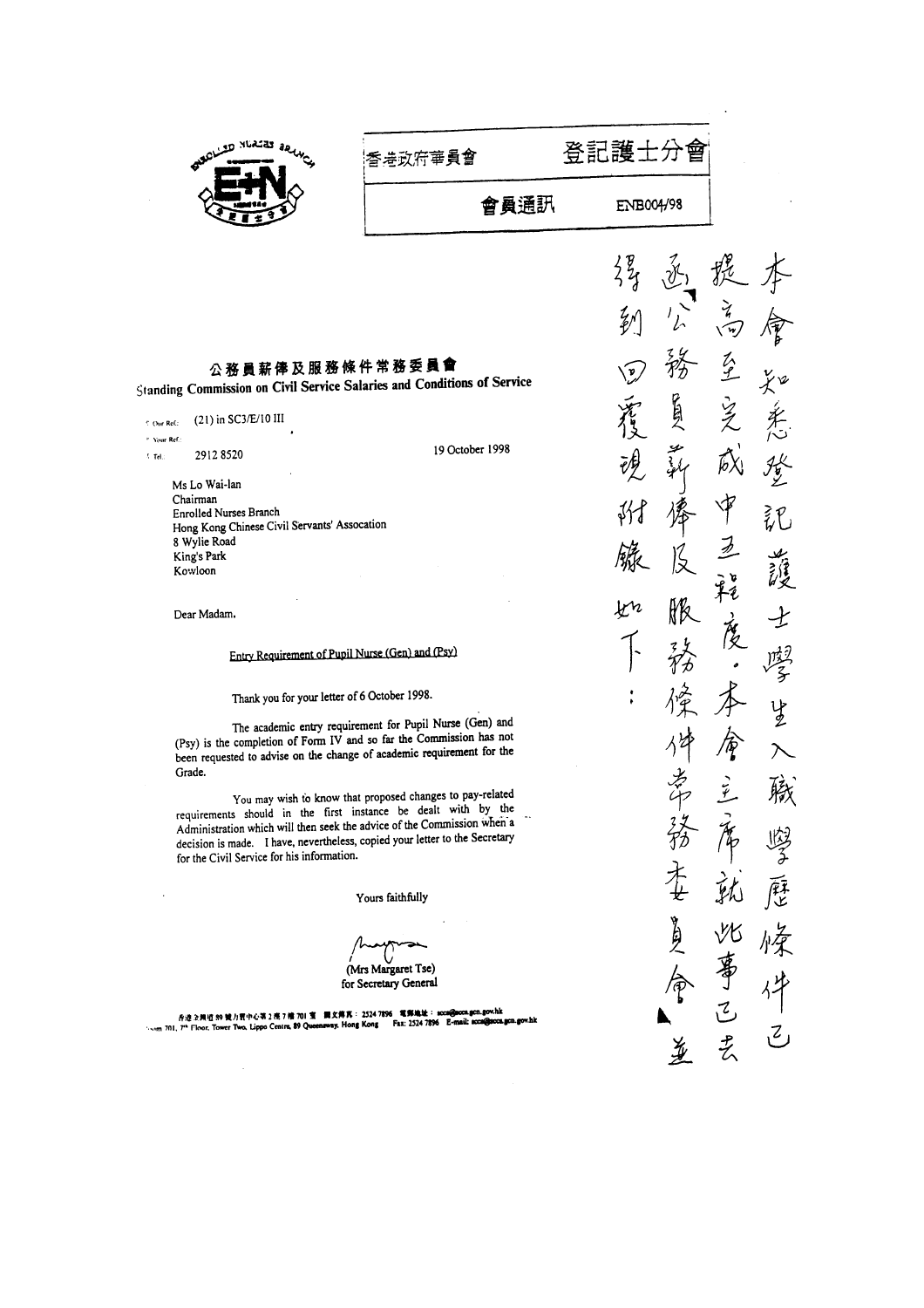香港政府華員會

8. WILLE ROAD, HING'S PART, **TOWLOON, HONG, HONG.** 



**THE TEXT ONE CETTES SERVATS' ASSOCIATION STROLLED** NURSES BRANCH 登記護士分質

241 WAH SHUN COURT, WAH YURN CHURN. INAI CHUNG.N.T. 葵涌華員村華信閣24A 電 話TEL: 743-0180 圖文傳真FAX:560-6819

OUR RFF, 本會檔號: YOUR REF. 來函檔號:

敬赦者:

## 本會對貴局人力計劃的建議

**员期以來遵士短跌是 - 個世界性棘手問題發展中國家或已發层地區** 亦然奢港自然不能例外,尤其 是 今日香港臆着人口增長市民生活水 罕日高, 對護理行業的專業要求日 漲,令護士人手短缺日趨嚴重乃意料中事,日前衛 生福钊司黄钱其濂黑视现实,以致在立法局失言,惹来舆谕批评,令人遗憾。

要了解鹱士人力問題重 心是知道護理,对衷其实是巳描了两部份的工 作一部份是極需要尊秉技能的護理和管理工作例如要運用高度技術和訓 辣去操作医療器材,協助複 雜 手桁之類:一部份实则是一些需求 較低 找 街 幻 護理病人工作所 以本宫認 為 應 改要問現時放在護理服務的貧 源,到 府是否 用得其所是否有 按照人 盡 其 才,物 盡其用的经清效益獲揮 ?

卒情而論 贵局在年前 已提出策略送開始試行幾種方法,目的似手是 **從蹲理人手实襟問題根本 卷手 設 法用一些较明代化和较科學根 掳 方式 去** 計算和編製有效的複理人 手 資源需求比率亦同時推出一些先導計劃管試 全面對護士整體工作內容作出改革近者有使原服務員(HEALTH CARE ASSISTANT) 光導計劃,僧試鸦購一些支援人員承担一部份抵需較低技術的看護工作,使 護士可以更能發揮護學 專 長此計劃成效如何有特考證遵的事例在1990年 閒姓從療養醫院抽調註册 薄 士往刍疟医院服務期間雎有某一 工官 反对(附 鉢一)但事後三年多來卻證明 當年措施可行及運作良好。

有槛於雅展符合人力 資 源遇用和经济效益榜神本會代表 蒙理 革先生 在1992年9月16日 黄局舉行的護士工會證詢會議上提出要進一步有 效刺用现有登记模士的 人力 贫源是畸候改善追30年茶備受忍视的 登記護 士联系設立高级登記護士(SENIOR ENROLLED NURSE)職伎以夏起更大貴任 在各非急症醫院工作當年欧府護士長協會主席黄駐忠亦同意本會代表關 熟附绿7可惜 黄局至今没有下文。

本官認為 黄局规作是 畸候去設立高级登記護士職侯去進一 与资挥 現存人力資源,並以比挽留 人 才 和 吸引新血加入 才有助舒缓薄 士 人 手 短 缺 問題同時符合經済效益

比纹

医晚肾理局德裁 携永强 醫生

(徐锡雄) 登記獲士分會主席 香港政府畢員會

1994年4月11日